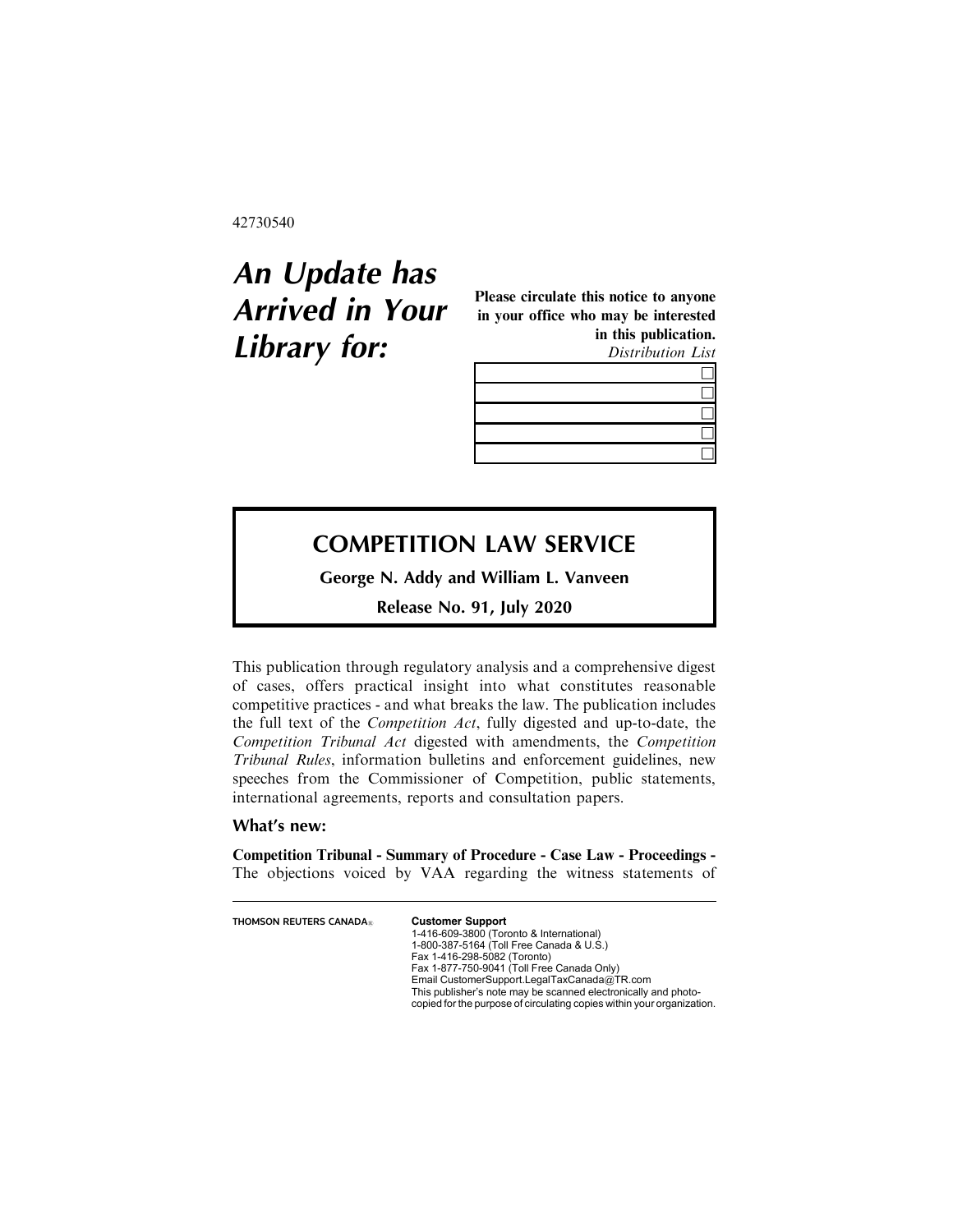Stewart and Bishop implicated the rules of evidence to be applied by the Tribunal in its proceedings, and gave rise to the need for the Tribunal to clarify its approach in that respect. An administrative decision-maker's power to admit or exclude evidence "is governed exclusively by its empowering legislation and any policies consistent with that legislation". It is well accepted that the Tribunal has flexible rules of procedure and is master of its own procedure. The Tribunal is specifically directed, by subsection 9(2) of the *Competition Tribunal Act* to deal with proceedings before it "as informally and expeditiously as the circumstances and considerations of fairness permit." However, contrary to many other administrative tribunals, there is no specific provision, whether in the Competition Tribunal Act or in the Competition Tribunal Rules, relaxing the rules of evidence to be applied by the Tribunal. Nor is there a provision explicitly or implicitly stating that the Tribunal is not bound by the ordinary rules of evidence in conducting matters before it. The direction couched in subsection 9(2) of the Competition Tribunal Act is not sufficient to preclude the general application of the usual civil rules of evidence in Tribunal proceedings, especially when those evidentiary rules have evolved, at least in part, so as to ensure fairness. Indeed, in many cases, the Tribunal has effectively followed the ordinary rules of evidence. The Tribunal also underscored that the legislative history of the Tribunal, and its enabling legislation, reflect an intention to judicialize, to a substantial degree, the processes of the Tribunal. It has been repeatedly recognized in recent decisions that the judicial-like nature of the Tribunal, and the important impact that its decisions can have on a party's interests, mean that the Tribunal must act with the highest degree of concern for procedural fairness. In B-Filer, the Tribunal stated that the language of subsection 9(2) of the *Competition Tribunal Act* is "consistent with the fact that the Tribunal is not precluded from departing from a strict rule of evidence when it considers that to be appropriate". The Tribunal considered that this general principle remained valid. However, considering the recent decisions of the FCA in Pfizer Canada and FCA Privilege Decision, the significance that the legislative framework places on the rules of fairness, and the absence of specific provisions allowing the Tribunal to depart from the ordinary rules of evidence, the Tribunal was of the view that the range of circumstances where it will be appropriate to adopt more relaxed rules of evidence in its proceedings is now more narrow. Having regard to those considerations, a more cautious approach needs to be favoured. In short, the Tribunal considers that in the absence of an agreement between the parties, it must adhere more strictly and more closely to the usual rules of evidence applied in court proceedings. This is especially the case with respect to evidentiary rules that appear to be anchored in a concern for procedural fairness. As